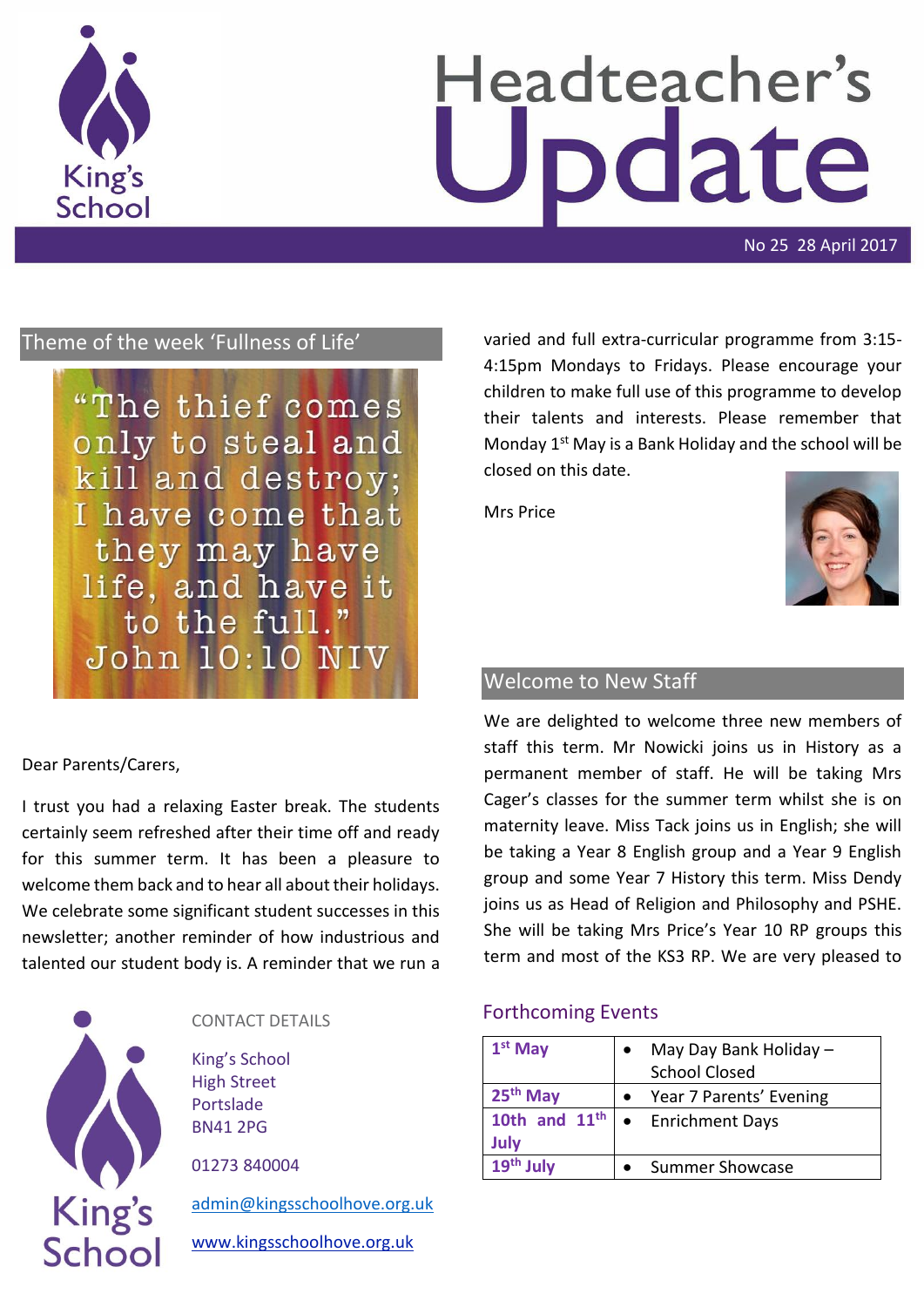# Headteacher's Update **King's School**

welcome these experienced and talented colleagues to the team here at King's.

### Marathon Thank you



Thank you very much to all the staff, students and parents who supported our marathon team on Sunday 9<sup>th</sup> April. Mrs Price, Mr Walker, Mr Cornell and Miss Staples all got round the course despite the heat and very much appreciated all the cheers of encouragement, orange segments and jelly babies! With your support we managed to raise just over £2000 for our two chosen charities Children with Cancer and Rays of Sunshine and we all had a wonderfully fulfilling and memorable day. Thank you!

#### Gavin Man Piano Exam

Gavin Man, a Year 10 King's student, passed his Grade 8 piano examination recently with a distinction. Gavin is a very talented pianist who regularly plays for the school community at our Communion Services. Gavin also plays the violin to a very high level and excels in his academic work. Despite all his achievements Gavin is a very humble and personable young man and it is a pleasure to be able to call him a King's student. Well done Gavin!

#### Mock General Election

As you will be aware, the country is to go to polls again on Thursday 8 June. We will be running a mock general election in school on



this date with students standing for each of the major UK parties. Students will also be participating in specially designed tutor sessions to enable them to learn about how democracy works in the UK.

#### End of Year Exams

As we come to the final two terms all students will be completing an end of year exam in the majority of subjects. The dates for these exams are:



**Years 7, 8 and 9** – Week commencing the  $3^{rd}$  of July

Year 10 – Weeks commencing the 5<sup>th</sup> and 12<sup>th</sup> of June

We are doing the exams on these weeks to allow our staff time to mark and analyse results in order to help the students move forward with their studies. To help the Year 10 students in preparation for their GCSE exams next year we will be asking them to take their end of year exams in our drama studio, under official exam conditions. If you have any particular queries about the end of year exams please contact the front office who will be able to pass you on to the correct member of staff. Good luck everyone!

## Attendance



Now that we are in the final third of the year we just want to remind parents that our target for attendance is 96% and students can still increase

their attendance figure by 4% from where it stands now.